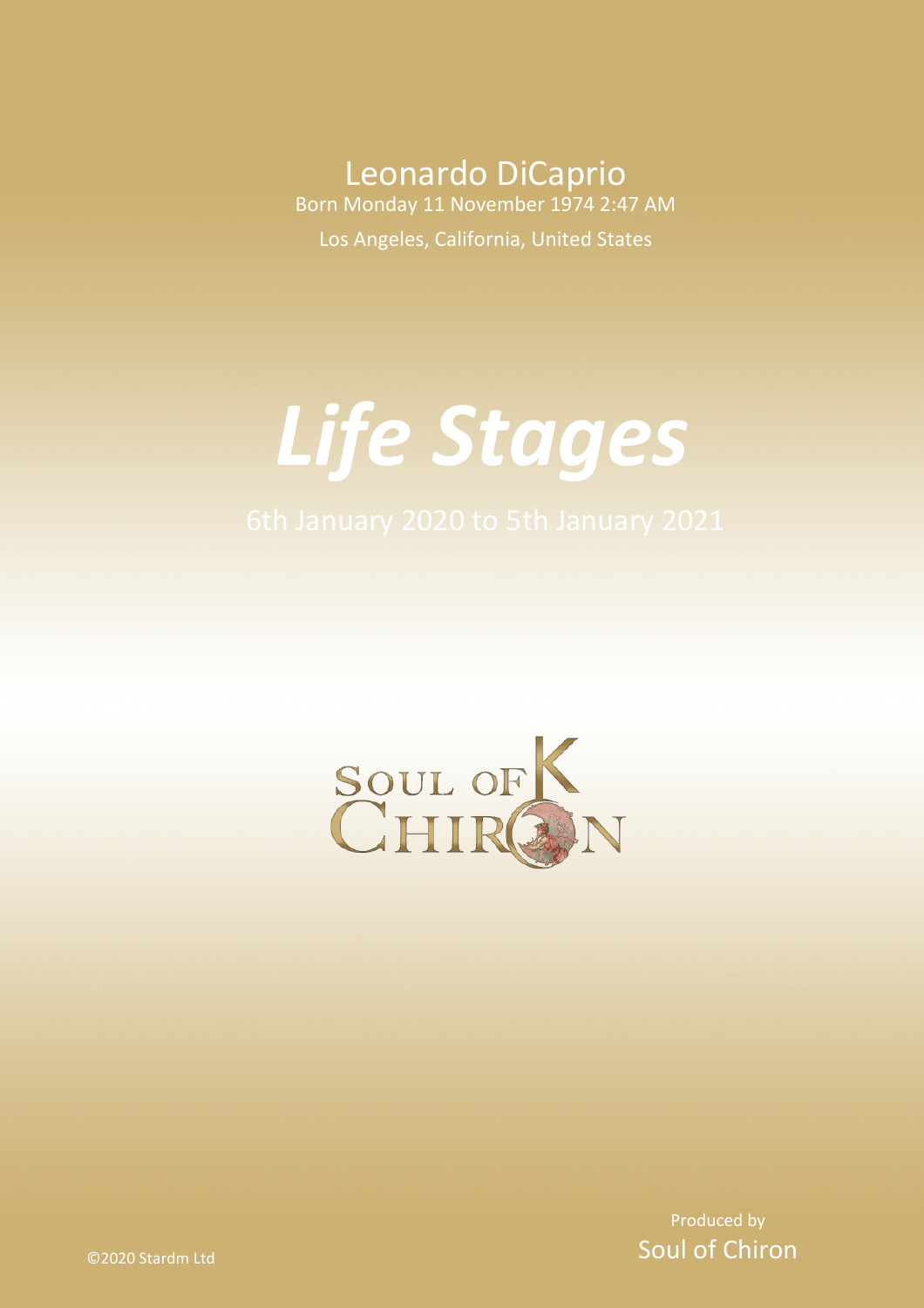# **Life Stages - The Astrological Episodes of Your Life**

Looking at the Planets as they pass through the Houses of your unique Birth Chart, it is revealed how they help to implement and influence the stages or fields of experience in your life that the Houses represent.

In this way it is seen that your life is actually a cosmically ordered affair, enabling you to maximize the positive events and encounters, and to minimize the negatives; notifying you of growth areas, or where you best consolidate; where to experiment, where to be cautious; when it's down to you, or someone else; when to wait, when to go, etc.

Your sense of priorities is strongly enhanced, and you experience your earthly journey as something already organized, and always meaningful and going somewhere.

Life Stages covers all planetary influences except the Moon. More detailed explanations of the astrological terms can be found at the end of your report.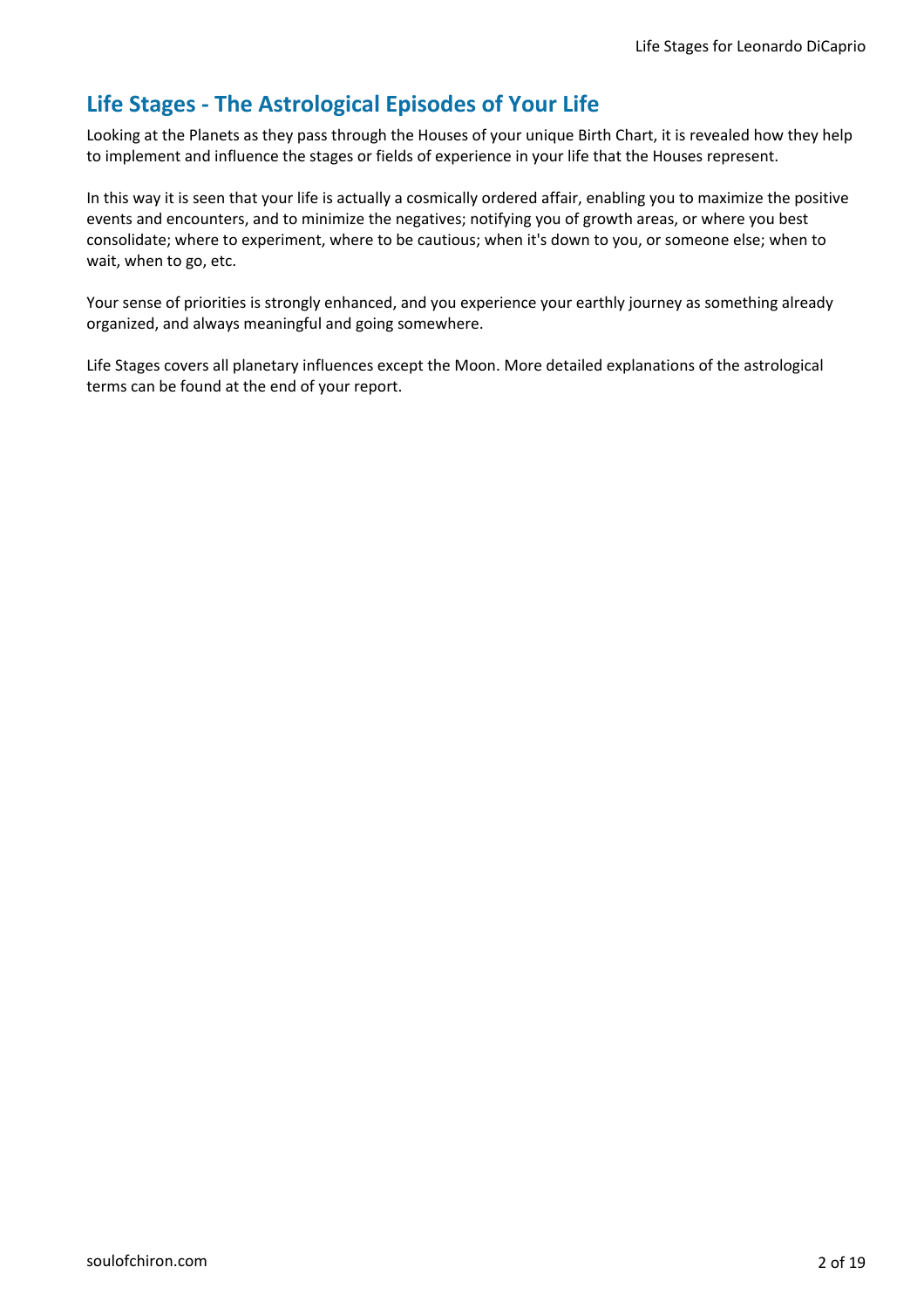# **Planet House Placement**

Where your planets are at the start of report.

# **As of 6th January 2020 your planet house placements are:**

# **December 24th 2019 onwards to January 26th 2020**

**Inner or Private World, Security, Home-Life, Roots, Origins, Gene Pool** Sun transits your natal 4th house

Now your will and life-force are focused upon family and domestic matters. Making yourself known for the unique individual that you are is often inhibited in these areas, or alternatively, you or someone else could come across as domineering and overbearing.

So this is a time to find out which is the case, and so on the one hand, shine more, or on the other, throw your weight around a little less. A time when you should be able to see the difference between the comfortably familiar and being buried with the devil you know.

# **December 30th 2019 onwards to January 20th 2020**

## **Inner or Private World, Security, Home-Life, Roots, Origins, Gene Pool** Mercury transits your natal 4th house

Now you find it is time to look within, to concern yourself with private matters, to look to any issues that need seeing to on the domestic and family front. The past is also something that your interest is now drawn to, and your mind can get into quite a sentimental or nostalgic mode.

Enjoy these preoccupations for they have the effect of rooting your mind in what is reassuring and familiar – but don't get too involved in such or you could get bogged down and find it hard to get on with more external matters when inevitably they present themselves.

# **December 23rd 2019 onwards to January 18th 2020**

#### **Creative/Self Expression, Children, Pastimes, Romance, Drama, Gambling, Play** Venus transits your natal 5th house

Now anything that involves a sense of fun or self-expression is well-starred. Pastimes, romance, games, parties are all more likely than usual to go with a swing or be rewarding. Enjoying the presence of children is also something that lends sweetness to your life now. Entertaining or being entertained has an extra sparkle about it too. You're in the mood for love and enjoyment.

# **January 3rd 2020 onwards to February 21st 2020**

#### **Communication, Primary/Secondary Education, Siblings, Everyday Encounters** Mars transits your natal 3rd house

Now it is the everyday world of communication and getting around your immediate vicinity that finds you energized. You are inclined to speak forcefully and promote your personal point of view with vigour and conviction.

However, if there are disputes with neighbours or siblings, or just someone close-by or in a shop, or out driving, then expect things to get heated. It is probably worth counting to ten if the possibility of such a confrontation arises, otherwise you could get a lot more than you bargained for.



 $\overline{9}$  4<sup>th</sup>

 $\bigodot$  4<sup>th</sup>

 $9.5<sup>th</sup>$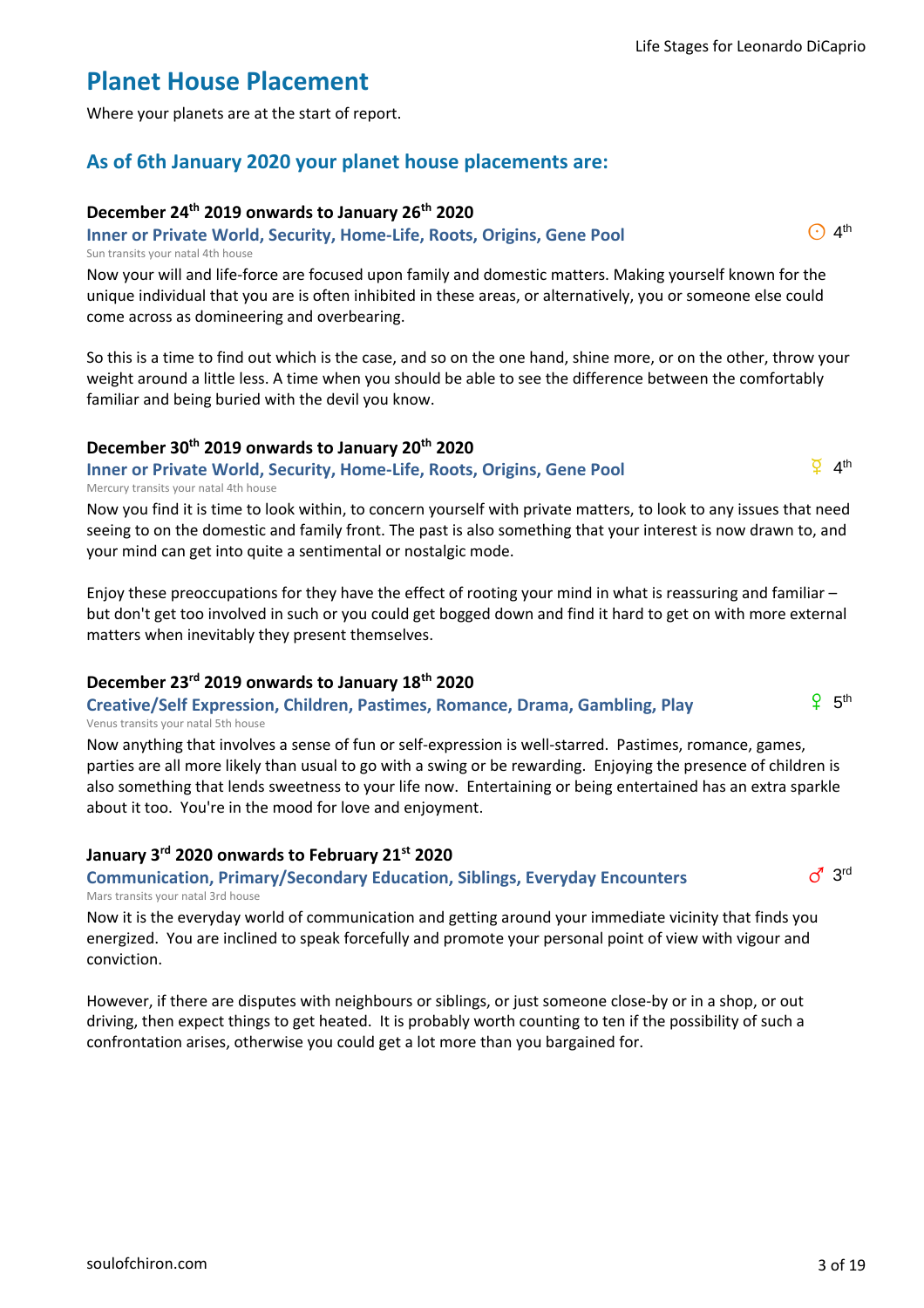# **December 16th 2019 onwards to January 13th 2021**

**Inner or Private World, Security, Home-Life, Roots, Origins, Gene Pool** Jupiter transits your natal 4th house

During this time, opportunities and occasions arise that offer or provide furtherance, enjoyment and improvement in matters concerning your home and family, and your sense of security and belonging. House purchasing, moving or redecorating is well-starred now. On an emotional level, seeing the bigger picture and entertaining feelings of largesse allow you to create or appreciate love and understanding in your most private life, particularly where your parents are concerned.

Exploring and discovering your deeper roots and origins is both possible and favourable now. It also a time of growth in your innermost sense of what and who you are, or at least, experiences tend to emphasize or even exaggerate the need for such. This is a time to find out 'where you live', both literally and psychologically – to feather your nest and put down roots.

#### **October 8th 2018 onwards to February 5th 2021**

#### **Inner or Private World, Security, Home-Life, Roots, Origins, Gene Pool** Saturn transits your natal 4th house

During this time, circumstances demand or help you establish, make stable or put into order, issues concerning your home and family, and your sense of security and belonging. This mostly boils down to your sense of your roots and connection to your past. If such are healthy then this time will find you more secure than ever, possibly extending your base to the benefit of others, but with the definite proviso that they use such in an industrious and disciplined way.

On a purely physical level, this could mean building anew onto where you live. But on the other hand the need for repairs of restructuring could present itself. But in both cases it would be symbolic of what is going on deep within you. Your home and home patch are after all an expression of your feelings of security and belonging. Saturn is, one way or the other, drawing your attention to the status of such matters.

Another effect of this period can be that you feel like you have come to a standstill, particularly professionally. This again would be because you are being forced to establish where you are coming from as opposed to where you are trying to get to in the outer world. Quite simply, you have to put your house in order.

You are building foundations now, and taking a closer look at the 'ground' they are built upon. The 'superstructure' will come later – and that will depend upon how stable those foundations are. All this can mean that you have to dig deep emotionally and psychologically, and financially too possibly.

 $2+4$ <sup>th</sup>

 $\frac{1}{2}$  4<sup>th</sup>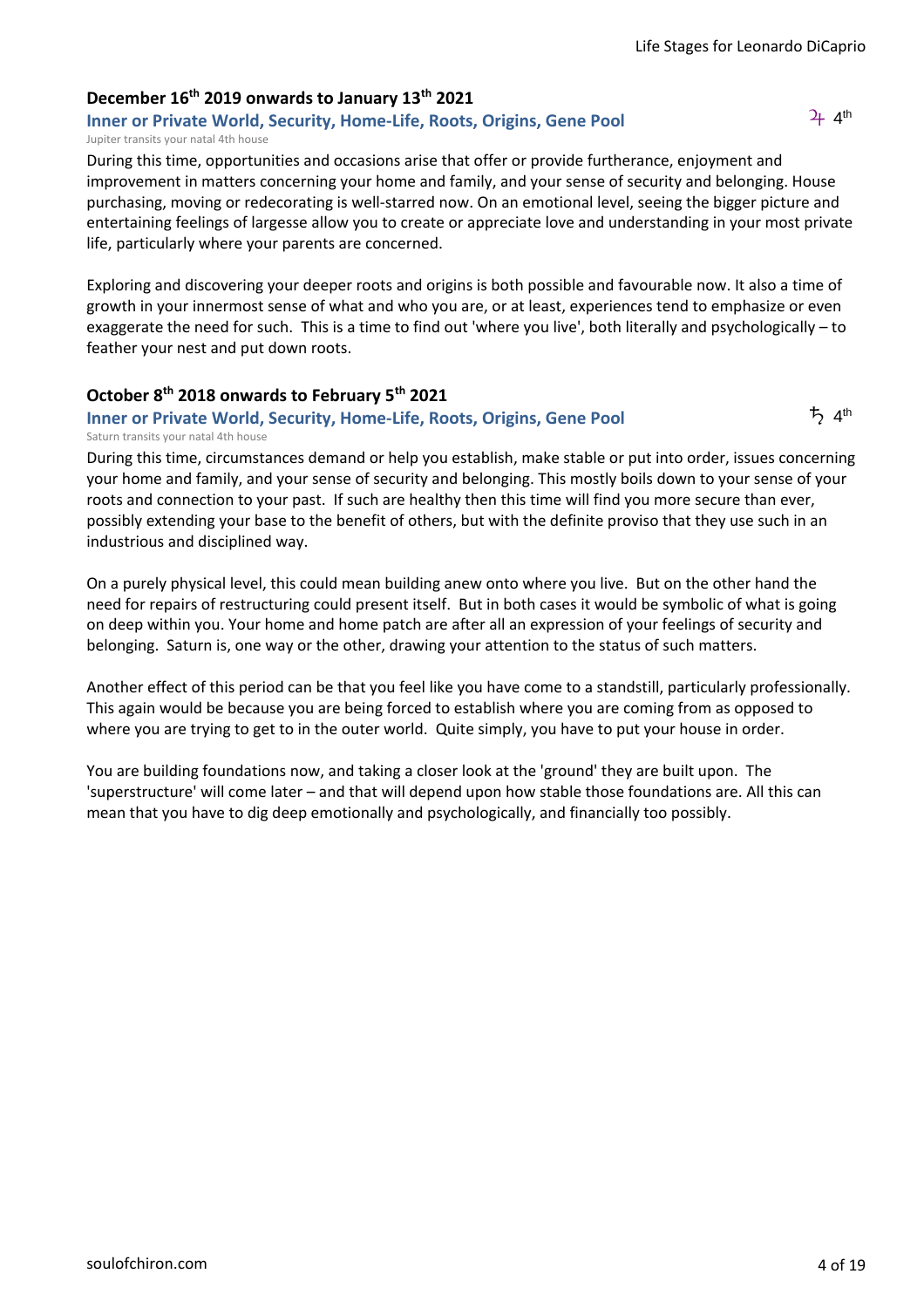# **March 15th 2019 onwards to August 3rd 2025**

**Intimacy, Others' Resources, Transformation, Occult/Hidden Matters** Uranus transits your natal 8th house

 $H$   $R<sup>th</sup>$ 

At certain times during this period, change or innovation, the disruptive or awakening, or the unique, unusual, alternative or odd, find their way into matters concerning other's resources and intimate involvements, be they emotional or financial, and any interest you might have in the hidden world or the 'other side'.

Freedom and relying on others for money have long been uncomfortable bedfellows, so if this is the context, it will make for a difficult passage. Feeling beholden or dependent on something or someone, means by its very nature that you are not 'free'. The trick here is to see such dependency as what gives you the freedoms which you actually have, or should appreciate you have.

Otherwise, extremely disharmonious situations can arise where there is no clear resolution. Such crises do however challenge you to eliminate deeply seated negative traits of character, while transforming them into something purer and higher, and more powerful. If you are lucky, something could happen that actually does provide you with freedom from someone else's resources – like an inheritance for example.

But this possibility should not be banked upon! All this includes that other area – intimate relationship – which is also rather inimical to freedom. Usually, when sexually committed to someone, exercising freedom to do what you want or go elsewhere is not welcome or allowed. This, of course, can be done in secret, another Eighth House matter, but as Uranus is all about openness and truth, expect to have your cover blown.

Another of many alternatives to this conflicting Planet/House mix is that of freedom or experimentation within a sexual relationship, possibly involving one or more others. This can be very revealing and exciting, but also quite dangerous psychologically – but would still disclose where you and others are coming from sexually. This may possibly involve a more esoteric approach to sex, such as Tantra. In fact, this period can be one of awakening to the more metaphysical and occult side of life, either in proportion to how much you might already be interested in this, or quite unexpectedly, possibly owing to some sudden occurrence.

#### **January 25th 2015 onwards to April 26th 2026**

#### **Health, Training, Work, Techniques, Order, Co-workers, Service, Helpers, Pets** Neptune transits your natal 6th house

 $\Psi$  6<sup>th</sup>

At certain times during this period, spirituality or illusion, subtle attunement or over-sensitivity, inspiration or confusion, find their way into matters concerning work, co-workers, health, methodologies, and service to others, and also pets. It is probably with respect to health that you have to be most careful. On the one hand, because you are more susceptible to picking up infections or developing allergies, and on the other, to letting your imagination get the better of you and actually making yourself ill.

Then again, if you are unwell during this time it may be some strange or hard to diagnose complaint, or be psychosomatic. But this latter point does not necessarily mean that there is nothing wrong with you, but that you are physically manifesting something that is bothering you on an unconscious or emotional level. It is also likely that during this period you will seek out complementary or alternative medical help, or actually seek to be a practitioner yourself.

It is the subtler reasons for health or the lack of it that you are drawn to now – one way or the other. Likewise, nutrition or diet might become a concern, but again be careful that this does not become a problem in itself with fads posing as hard facts. At work, sensitivities, allergies and rumours could be an issue – but these too would be symptomatic of some underlying issue trying to make itself felt.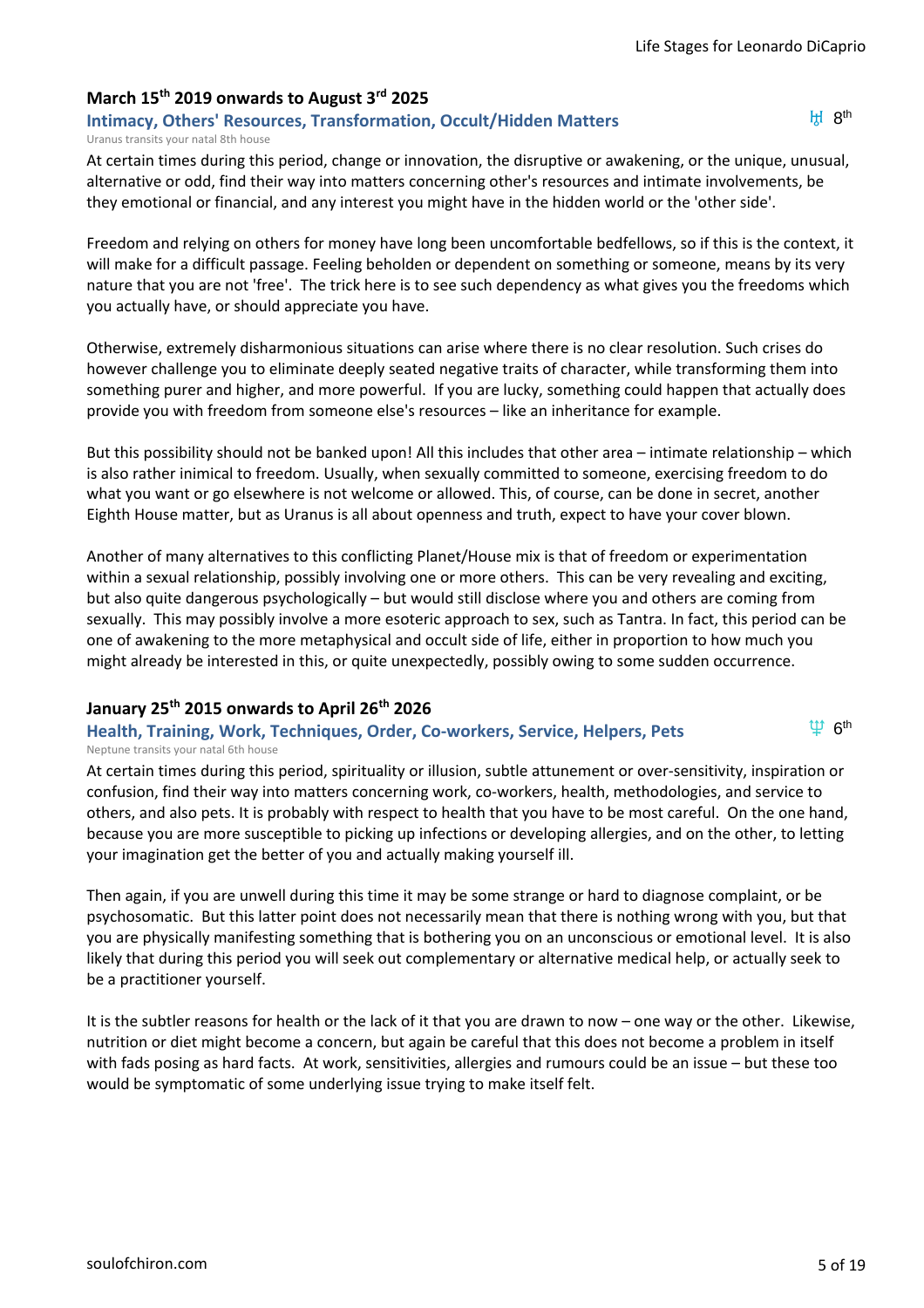# **November 1st 2010 onwards to February 15th 2027**

**Inner or Private World, Security, Home-Life, Roots, Origins, Gene Pool** Pluto transits your natal 4th house

 $\mathfrak{L}$  4<sup>th</sup>

At certain times during this period, crises, deep transformations, fated occurrences and intense experiences, find their way into matters concerning your home and family, and your sense of security and belonging. So a good keyword for the underlying theme and essential meaning of this time is 'roots' – or more specifically, changes brought about by your being steeped in them or searching for them – perhaps compulsively.

Dealings with your parents and home life have a quality which forces old issues out into the open, probably giving rise to power struggles, confrontations and upheavals. This process could also be reflected in your domestic life generally, with moves being symbolic of changes taking place deep within. You are searching for where you truly belong – and you may well find it - at least until you are required to search for an even deeper level of belonging.

As part of this 'journey' you are also quite likely to become quite buried at home, tucked away from the world. And with Pluto being the planet of endings and beginnings, there can during this time be the passing of a parent of other family member – but this is by no means a certainty. But if it does occur it is indicative of your 'rooting process' outstripping what were your earlier roots, rather like the rooting of an oak tree would see the comings and goings of the flora and fauna that exist in its midst.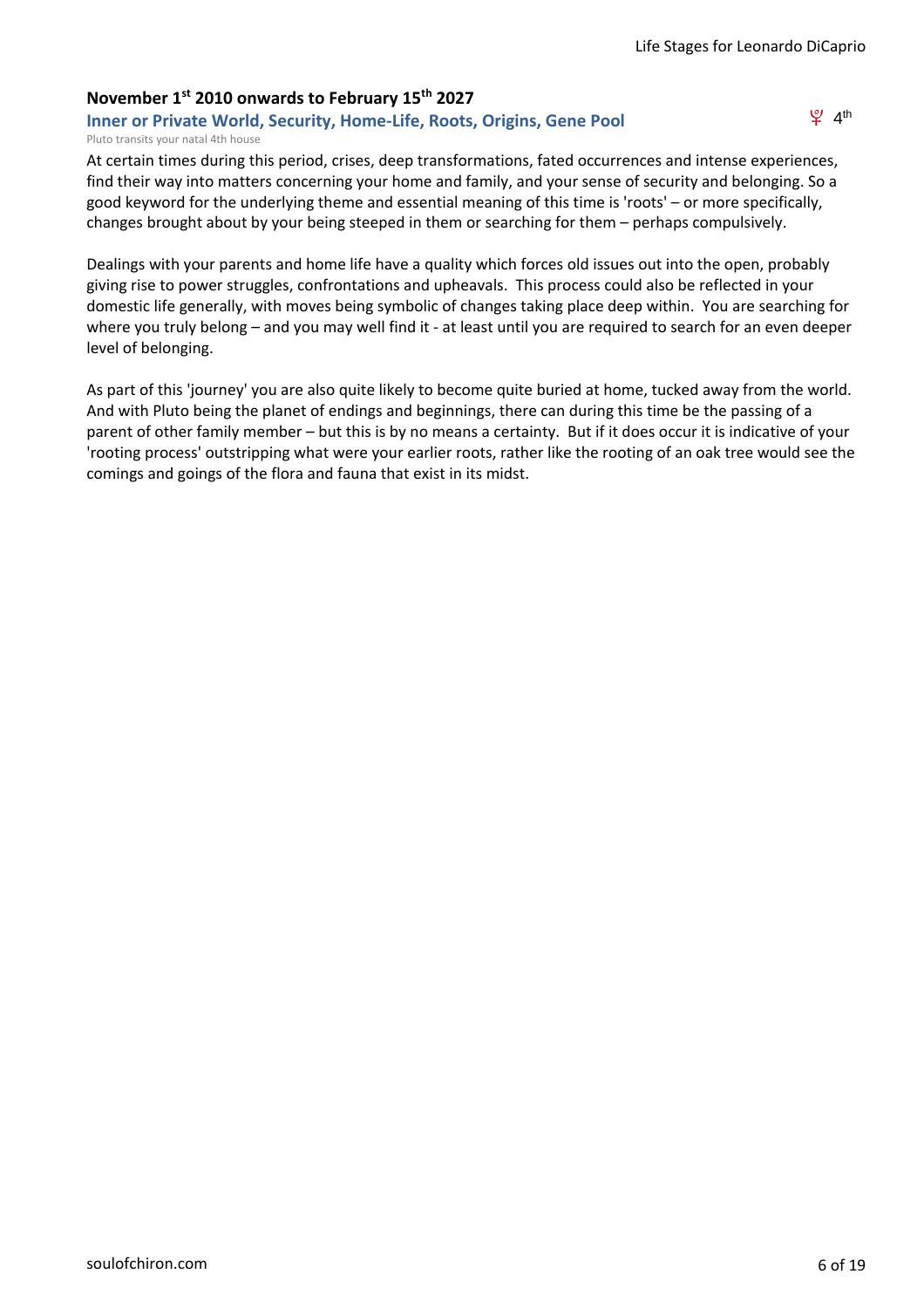# **Further Monthly Life Stages**

New Episodes for Remainder of Report Period

# **New Episodes from 6th January 2020 to 31st January 2020**

# **January 18th 2020 onwards to February 10th 2020**

**Health, Training, Work, Techniques, Order, Co-workers, Service, Helpers, Pets** Venus transits your natal 6th house

Now matters relating to work or health are best met with a sense of diplomacy or harmony. In addition to saying that happiness and chilling out are found to be the best tonics for health during this period, this also means that colleagues may come across as more amenable or likeable, as you will to them, thus creating a more effective work environment – simply because everyone is happier in the job.

There is the possibility of trying to combine work with pleasure in a more literal way, like flirting or falling in love with a co-worker or client for example. But being careful is both the stock and astrological advice here!

# **January 20th 2020 onwards to February 7th 2020**

**Creative/Self Expression, Children, Pastimes, Romance, Drama, Gambling, Play** Mercury transits your natal 5th house

Now you find that your mind is in more of a 'fun mode' than usual. Playing games and creating a party atmosphere is what you are good at during this time, and you are not so concerned about the more earnest and practical issues of life. If you have a creative bent then this is a great time for achieving some good results or coming up with interesting or amusing ideas.

Naturally enough, the downside to all this is forgetting that the rest of the world is not necessarily in that fun mode – so bear that in mind before you overlook some more serious or official obligation.

# **January 26th 2020 onwards to February 25th 2020**

**Creative/Self Expression, Children, Pastimes, Romance, Drama, Gambling, Play** Sun transits your natal 5th house

Now your will and life-force are focused upon expressing yourself and having some fun. Playing and creating should be high on your list of priorities, as too should be romantic occasions or children.

Being outgoing is the key to making the most of this period, but avoid demanding centre-stage too much – you could get a custard-pie in your face, or get left with egg on it!

# **New Episodes for February 2020**

# **February 7th to 26th 2020**

**Health, Training, Work, Techniques, Order, Co-workers, Service, Helpers, Pets** Mercury transits your natal 6th house

Now your mind is in a 'let's get down to it' mood, and so it is an excellent time for getting all manner of tasks started or finished efficiently.

The methods and systems that serve you best come easily to hand, and co-workers are also co-operative, or at least more on the ball that usual – a factor which could of course cut both ways!

Your mind can also turn to matters of health during this time, either because it simply becomes an area of interest, or you have a problem with health that is very likely down to some kind of anxiety state, possibly about work itself. The advice here is to stop trying to get too much done and to go easy on fault-finding, be it from or to yourself.



 $\overline{Q}$  6<sup>th</sup>



 $\overline{9}$  5<sup>th</sup>

 $\odot$  5<sup>th</sup>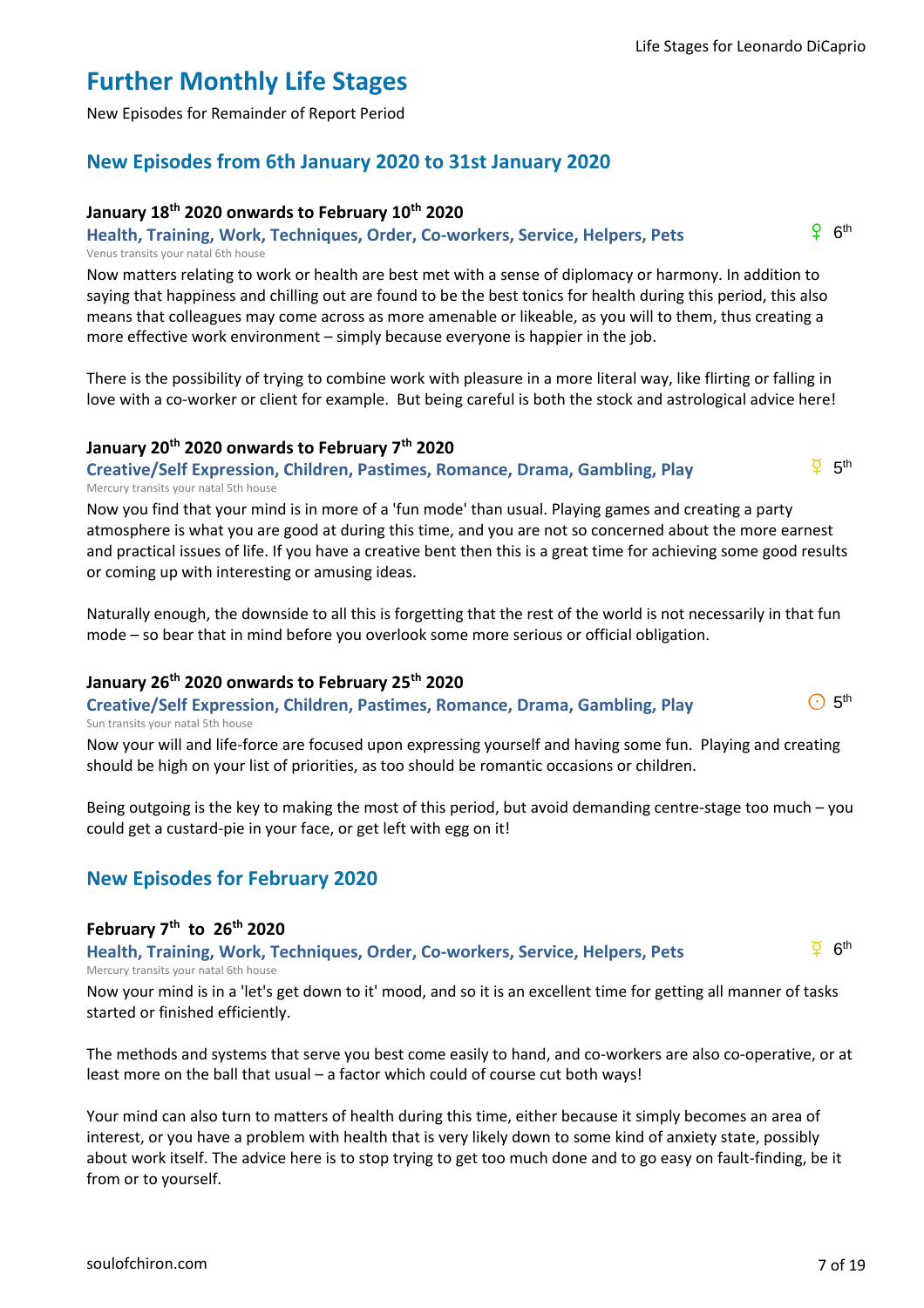Venus transits your natal 7th house

Now the way you relate to others, from partner to the general public, will be more attuned and appealing. Consequently, affection is more commonly expressed, in one or both directions, and a pleasing familiarity colours your dealings with anyone you come into contact with. Even adversaries are more likely to be understood or tolerated.

There is also a possibility of meeting a special someone during this time, other planetary influences permitting. However, there is the possibility of your social prejudices and foibles being more acute, and therefore being more noticeable as what repels rather than attracts. All in all though, a time to get to know people better – including yourself.

## **February 21st 2020 onwards to April 8th 2020**

**February 10th 2020 onwards to March 5th 2020**

**Relationships, Others, Projected Self, Spouse, Adversaries**

#### **Inner or Private World, Security, Home-Life, Roots, Origins, Gene Pool** Mars transits your natal 4th house

Now it is your home, family and private life that finds you expressing yourself energetically. Obviously this would best be channelled into something like housework or a DIY task, or confronting some issue that has been buried for too long. The trouble is that there is likely to be more buried than you imagine and what begins as just getting a job done or taking issue with a family member or housemate can turn into something far more hot and bothered.

The point is that you are currently made to feel or remember where you have been thwarted in the past and it represents itself as anger of frustration in your personal or domestic arena in the present. If you can keep a bit of objectivity though, it is possible to lay a ghost or two once and for good, clearing the decks for action and self-expression when Mars transiting the next House, the Fifth.

#### **February 25th 2020 onwards to March 23rd 2020**

#### **Health, Training, Work, Techniques, Order, Co-workers, Service, Helpers, Pets** Sun transits your natal 6th house

Now your will and life-force are focused upon work and health issues, so making improvements here, like creating or beginning routines and regimens, are well starred. This is a time of industriousness and effort, and of finding the best way of doing anything.

Also being of service to others would be very rewarding, but just be careful not to help where it isn't needed, or embarrassment or hurt feelings could result.

#### **February 26th 2020 onwards to March 24th 2020**

**Creative/Self Expression, Children, Pastimes, Romance, Drama, Gambling, Play** Mercury Retrograde transits your natal 5th house

Now you find that your mind is in more of a 'fun mode' than usual. Playing games and creating a party atmosphere is what you are good at during this time, and you are not so concerned about the more earnest and practical issues of life. If you have a creative bent then this is a great time for achieving some good results or coming up with interesting or amusing ideas.

Naturally enough, the downside to all this is forgetting that the rest of the world is not necessarily in that fun mode – so bear that in mind before you overlook some more serious or official obligation.



 $\odot$  6<sup>th</sup>

 $d^4$  4<sup>th</sup>

 $9 - 7$ <sup>th</sup>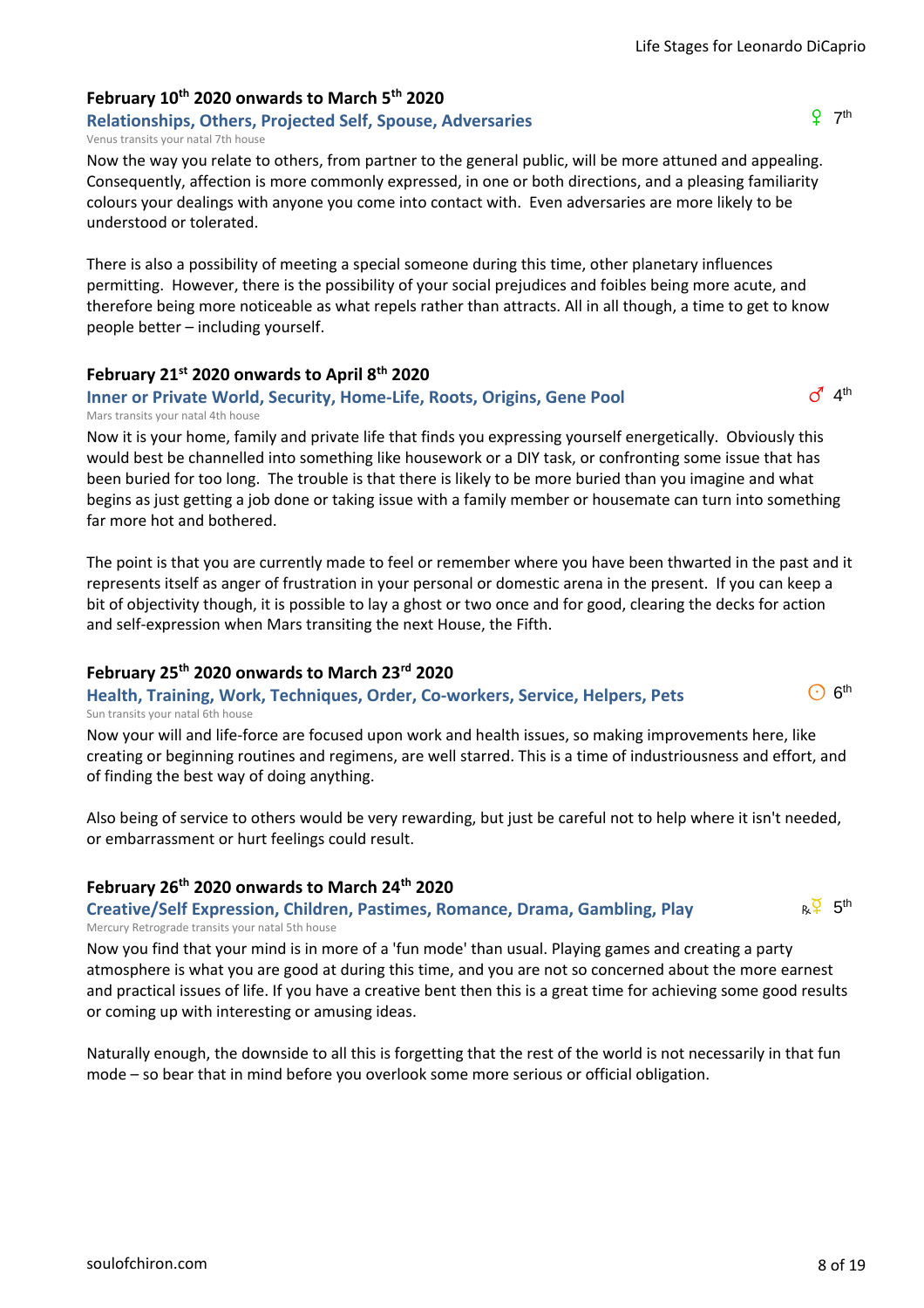$P$   $R^{th}$ 

 $\bigcap$  7<sup>th</sup>

 $\overline{2}$  6<sup>th</sup>

# **New Episodes for March 2020**

# **March 5th 2020 onwards to April 4th 2020**

**Intimacy, Others' Resources, Transformation, Occult/Hidden Matters** Venus transits your natal 8th house

Now your sense of intimacy is heightened, causing relationships that are already close to become closer, or an intimate encounter could actually take place. It has to be said that if you find intimacy difficult as a rule, you could find it even more so during this period, possibly making you back off, or out even.

But this would be missing a golden chance to be more at ease with being very close to someone - or even with something, like occult realms or the 'other side'. On a more mundane level money can be acquired or attracted through a partner during this time.

## **March 23rd 2020 onwards to April 20th 2020**

#### **Relationships, Others, Projected Self, Spouse, Adversaries** Sun transits your natal 7th house

Now your will and life-force are focused upon the importance of relationships in your life, or what it is that is important about one relationship in particular. During this time it pays to be aware that what you put out has a great deal to do with what you get back.

Paradoxically though, this can mean that if you give too much you get less back, while not giving enough gives rise to having apparently impossible demands made of you. This influence is telling you that relationships are all about balance, sharing and co-operation.

## **March 24th 2020 onwards to April 13th 2020**

#### **Health, Training, Work, Techniques, Order, Co-workers, Service, Helpers, Pets** Mercury transits your natal 6th house

Now your mind is in a 'let's get down to it' mood, and so it is an excellent time for getting all manner of tasks started or finished efficiently.

The methods and systems that serve you best come easily to hand, and co-workers are also co-operative, or at least more on the ball that usual – a factor which could of course cut both ways!

Your mind can also turn to matters of health during this time, either because it simply becomes an area of interest, or you have a problem with health that is very likely down to some kind of anxiety state, possibly about work itself. The advice here is to stop trying to get too much done and to go easy on fault-finding, be it from or to yourself.

# **New Episodes for April 2020**

# **April 4th 2020 onwards to August 11th 2020**

**Higher Education, Travel, Foreign Parts, Law, Beliefs, Academia, Philosophy** Venus transits your natal 9th house

g<sup>th</sup>

Now your horizons can be broadened through some kind of encounter with someone or something that is outside of your usual experience. So people or places of a different culture, belief or artistic persuasion may well bring you pleasure, along with a new perspective and set of values.

A good time to go abroad, and places of higher learning will also provide enjoyment. In fact, joy itself is what this time could be said to be all about.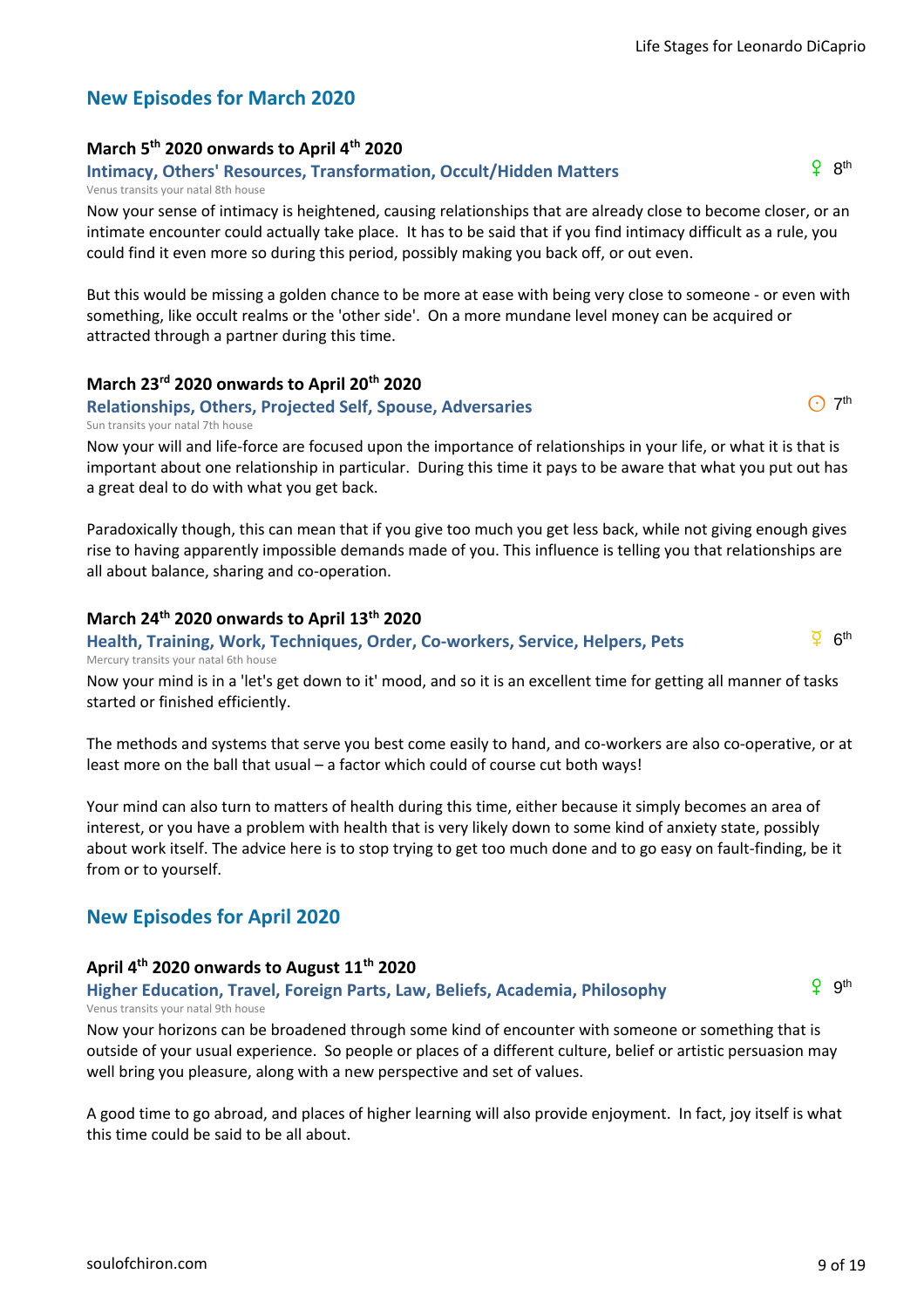$d$  5<sup>th</sup>

# **April 8th 2020 onwards to May 22nd 2020**

**Creative/Self Expression, Children, Pastimes, Romance, Drama, Gambling, Play** Mars transits your natal 5th house

Now anything that involves a sense of fun, play or self-expression can be what you readily pile energy into. You now feel that it is your right to have a good time, and to make it known that you are a unique and vibrant individual. Passions run high and want to be satisfied.

The obvious downside to this is that not everyone else will be in the same mood, or less obviously, if you repress your natural urge to express and enjoy yourself, then someone else, possibly your children if you have any, will act up as they act out what you are afraid to.

# **April 13th to 28th 2020**

## **Relationships, Others, Projected Self, Spouse, Adversaries**

Mercury transits your natal 7th house

Now you appreciate the truth of the sayings 'Two heads are better than one' and 'A problem shared is a problem halved'. So if you have any issue that you find hard to deal with, find someone with whom you can come right out with it and these proverbs will be proven to be true.

Seeking out professional counsel is auspicious now. Conversely, you could be the one that one or more others bend the ear of. In any event, it's time to talk.

# **April 20th 2020 onwards to May 21st 2020**

# **Intimacy, Others' Resources, Transformation, Occult/Hidden Matters**

Sun transits your natal 8th house

Now your will and life-force are focused upon the deeper feelings that you have about life and others. Depending upon how intimate you are with the inner workings of your psyche or somebody else's, this can be a time when you can find yourself feeling anything from cut off to feeling a lot closer to whoever or whatever.

Experiences that make you aware that 'no man (or woman) is an island' is what you will attract. The highs and lows of any involvement, be it emotional or financial, are what find you out right now.

# **April 28th 2020 onwards to May 12th 2020**

#### **Intimacy, Others' Resources, Transformation, Occult/Hidden Matters** Mercury transits your natal 8th house

Now you find you mind turning inwards to matters concerned with secrecy, psychology or the occult. It is only the deeper causes and underpinnings of life that interest you now, or at least, such areas are the only ones that will provide you the interest or answers you require.

A relatively superficial approach just won't wash during this time. Serious matters such as death and the inner meaning of life may well preoccupy you. On a more mundane level, jointly owned property issues could be what demand your attention, and your mind is in the right gear for dealing with just that kind of thing.

# **New Episodes for May 2020**

#### **May 12th to 31st 2020**

**Higher Education, Travel, Foreign Parts, Law, Beliefs, Academia, Philosophy** Mercury transits your natal 9th house

Now you find you have more interest than usual in abstract or foreign issues. So this is a good time for academic work, mixing with people of different race or nationality, or simply going abroad on holiday.

Your mind is more philosophically inclined than usual, so you are probably more accepting or understanding – or at least you need to be, otherwise you may well find that an intolerant or xenophobic attitude attracts more disagreement than is merely stimulating.

 $\overline{Q}$  gth

 $\odot$  8<sup>th</sup>

 $\overline{2}$  8<sup>th</sup>

 $\overline{Q}$  7<sup>th</sup>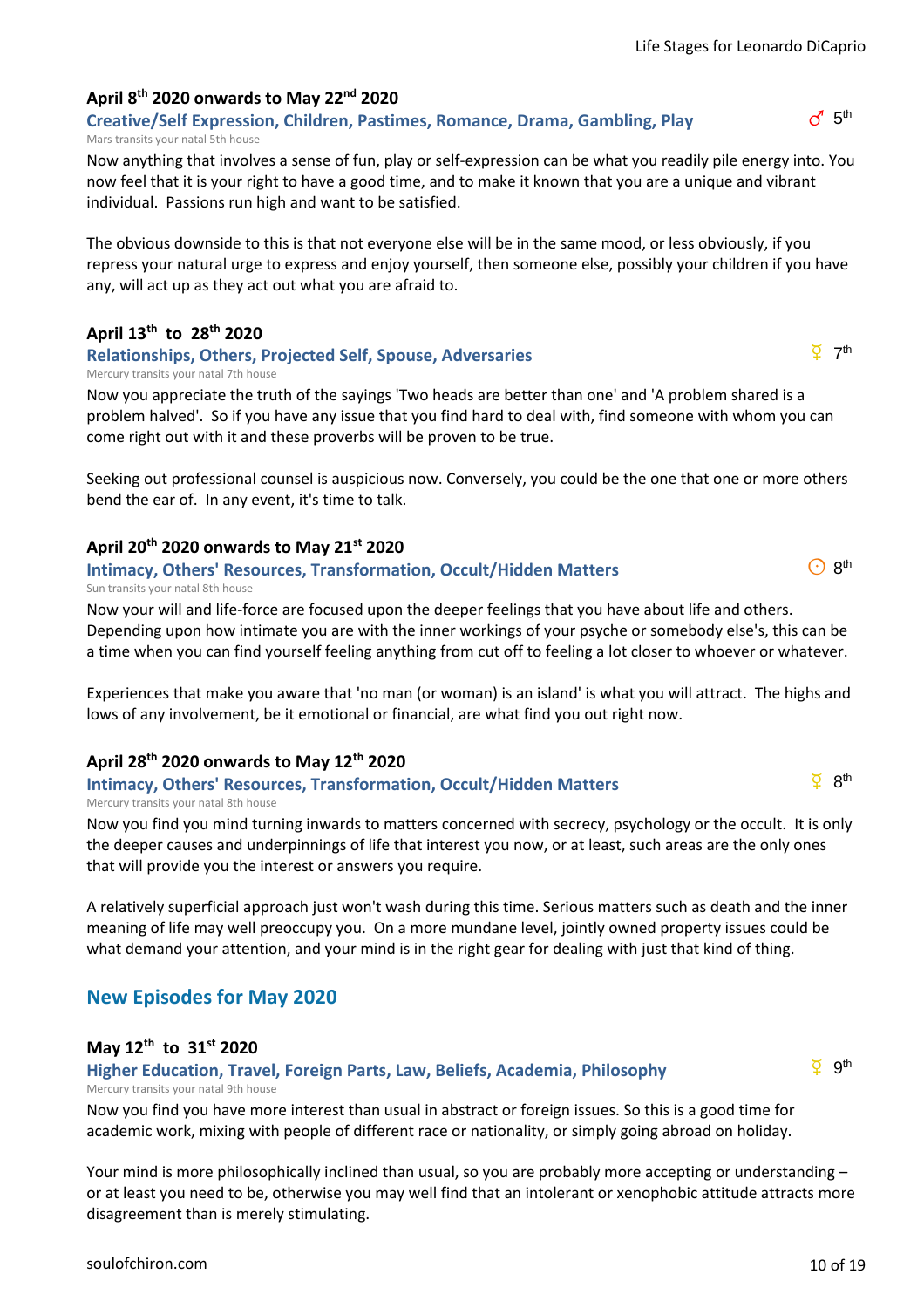$\odot$  9<sup>th</sup>

 $\sigma$ <sup>1</sup>  $6$ <sup>th</sup>

Now your will and life-force are focused upon amounting to something in life. This can simply mean that status and career have more going for them than usual, or if not, this time is calling you to gird your loins and cast your bread upon the water.

As a rule no-one is going to find you if you are tucked away somewhere all the time, but then defining exactly what your purpose in life is – which you can discover now or get closer to discovering – may simply amount to your being the 'power behind the throne'.

So this time is essentially about being more alive to the fact that what you are in the world can be more down to you than the world itself. Nevertheless, what you are, or are not capable of, should be made plain now.

[soulofchiron.com](https://soulofchiron.com/) 11 of 19

# **May 21st 2020 onwards to June 24th 2020**

**Higher Education, Travel, Foreign Parts, Law, Beliefs, Academia, Philosophy** Sun transits your natal 9th house

Now your will and life-force are focused upon 'getting out more'. So any activity or pursuit that gets you out of your comfort zone, furthers you in some way, gets you in touch with what is usually foreign to you, or that cultivates your mind, is what will give that all-important feeling that live is an adventure, has meaning, and is going somewhere.

The laws that govern life, be they Man's or God's, can also become an interest or issue now.

# **May 22nd 2020 onwards to July 3rd 2020**

**Health, Training, Work, Techniques, Order, Co-workers, Service, Helpers, Pets** Mars transits your natal 6th house

Now you find that it is the arena of work that you have the most energy and drive for, or simply that it is work that demands that you put energy into it. Either way, the good thing about this period is that you can get a lot done.

The downside is that you want to do it your own way, so if you have co-workers you are likely to annoy them as your pace conflicts with theirs. Or you might find that a conflict arises in the work place that has some other reason than because you are working so energetically.

Health too can be an area galvanizes you to achieve some objective, yet health itself might play up if you are pushing yourself or others too hard.

## **May 31st 2020 onwards to August 8th 2020**

## **Outer or Public World, Profession, Earthly Purpose, Status, Reputation**

Mercury transits your natal 10th house

Now you find that it is issues of communication that are key regarding your standing in the world, your profession, officialdom, or whoever or whatever has the power to improve or affect your position in life. So making the right contact, writing those letters or e-mails, making those phone calls, or doing anything else that connects 'A' with 'B' is what is required, desirable and what simply creates success.

# **New Episodes for June 2020**

# **June 24th 2020 onwards to July 28th 2020**

#### **Outer or Public World, Profession, Earthly Purpose, Status, Reputation** Sun transits your natal 10th house



 $O10<sup>th</sup>$ 

 $\overline{2}$  10<sup>th</sup>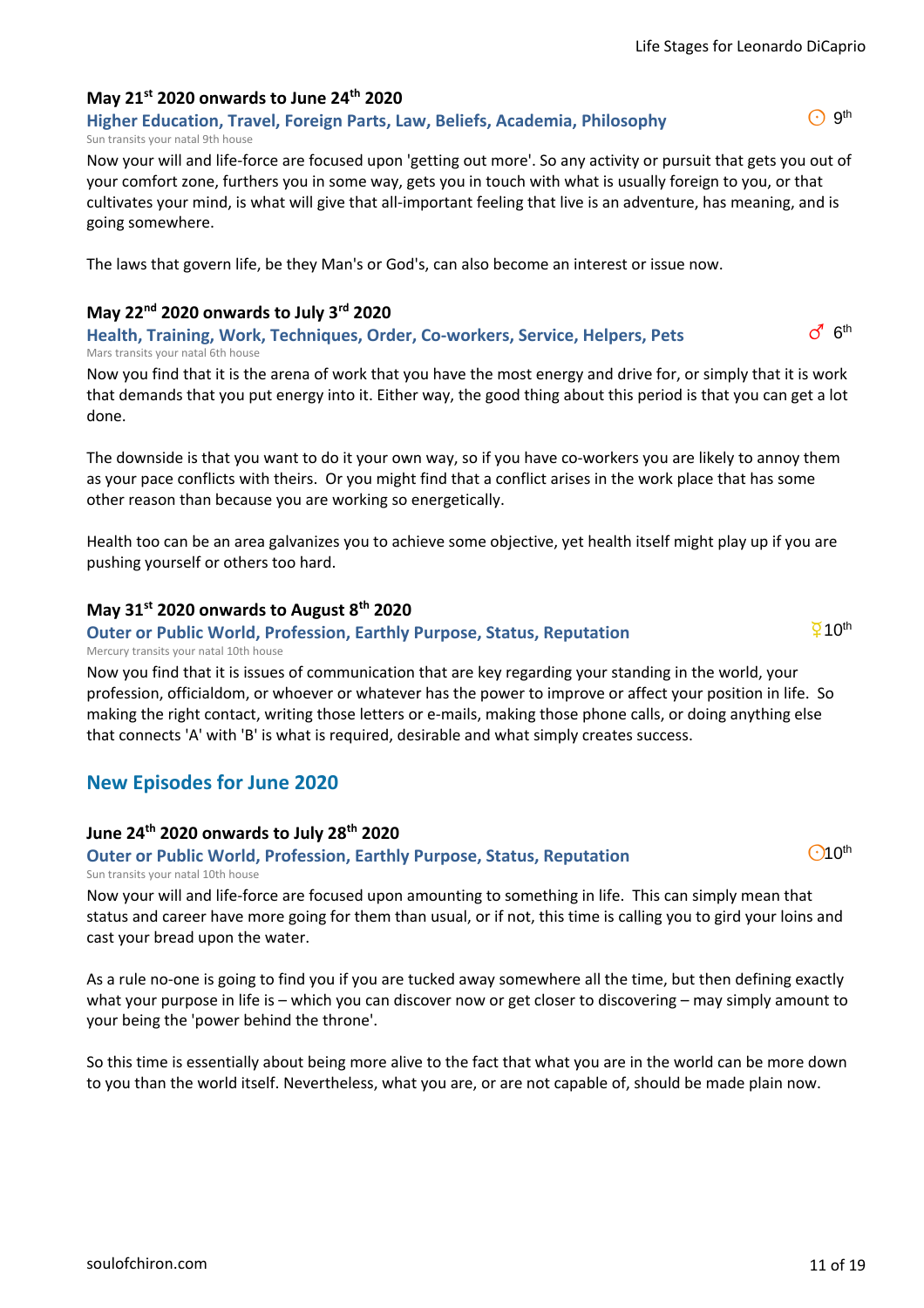# **New Episodes for July 2020**

# **July 3rd 2020 onwards to January 7th 2021**

# **Relationships, Others, Projected Self, Spouse, Adversaries**

#### Mars transits your natal 7th house

Now there is an increased possibility of tension and friction arising between yourself and others – and particularly your partner if you have one. This can obviously be a problem and not very pleasant, but the point is that there is during this period an urge to fight for your rights and opinions in the face or what appears to be someone else blocking or abusing those rights and opinions.

In relationships generally, there can be an inclination to make compromises and attempt to meet one another half way. But now, where such compromises and so-called fairness are getting in the way of being who you are, then it is natural to put your foot down and do or say what you actually feel. And this will actually strengthen a relationship if it has any real value at all, but shatter the illusion of relationship if it has not.

# **July 28th 2020 onwards to August 29th 2020**

#### **Associations, Friends, Politics, Aspirations, Groups, Ideals, Movements, Clubs** Sun transits your natal 11th house

Now your will and life-force are focused upon the importance of certain friendships, social media or group involvements you have. Teamwork is key right now, as too is having the freedom to be amongst kindred spirits.

Social gatherings can go with a swing now more than usual, and you realize that your social scene says a lot about you as an individual.

# **New Episodes for August 2020**

# **August 8th to 23rd 2020**

#### **Associations, Friends, Politics, Aspirations, Groups, Ideals, Movements, Clubs** Mercury transits your natal 11th house

Now you find that an important aspect to whatever is going on in your mind, or however you are actually employing your mind, is friendships, social media, associates or co-members of any club or organisation you belong to. So, sharing problems or ideas in a group setting are presently more likely than not, to bring about some resolution or realisation.

# **August 11th 2020 onwards to September 11th 2020**

**Outer or Public World, Profession, Earthly Purpose, Status, Reputation**

Venus transits your natal 10th house

Now a ray of harmony and beauty comes into your professional sphere and your dealings with the external world generally. Authority figures are more likely to see you in a favourable light – so asking for a loan or a rise is advisable during this period, other planetary influences notwithstanding.

The use of art, design or public relations could make all the difference to you career progress and job satisfaction now too. Generally, the more attractive and personable aspect of people is present in your interaction with the material world.

 $910<sup>th</sup>$ 

 $\overline{Q}$ 11<sup>th</sup>

 $O11<sup>th</sup>$ 

 $d^7$  7<sup>th</sup>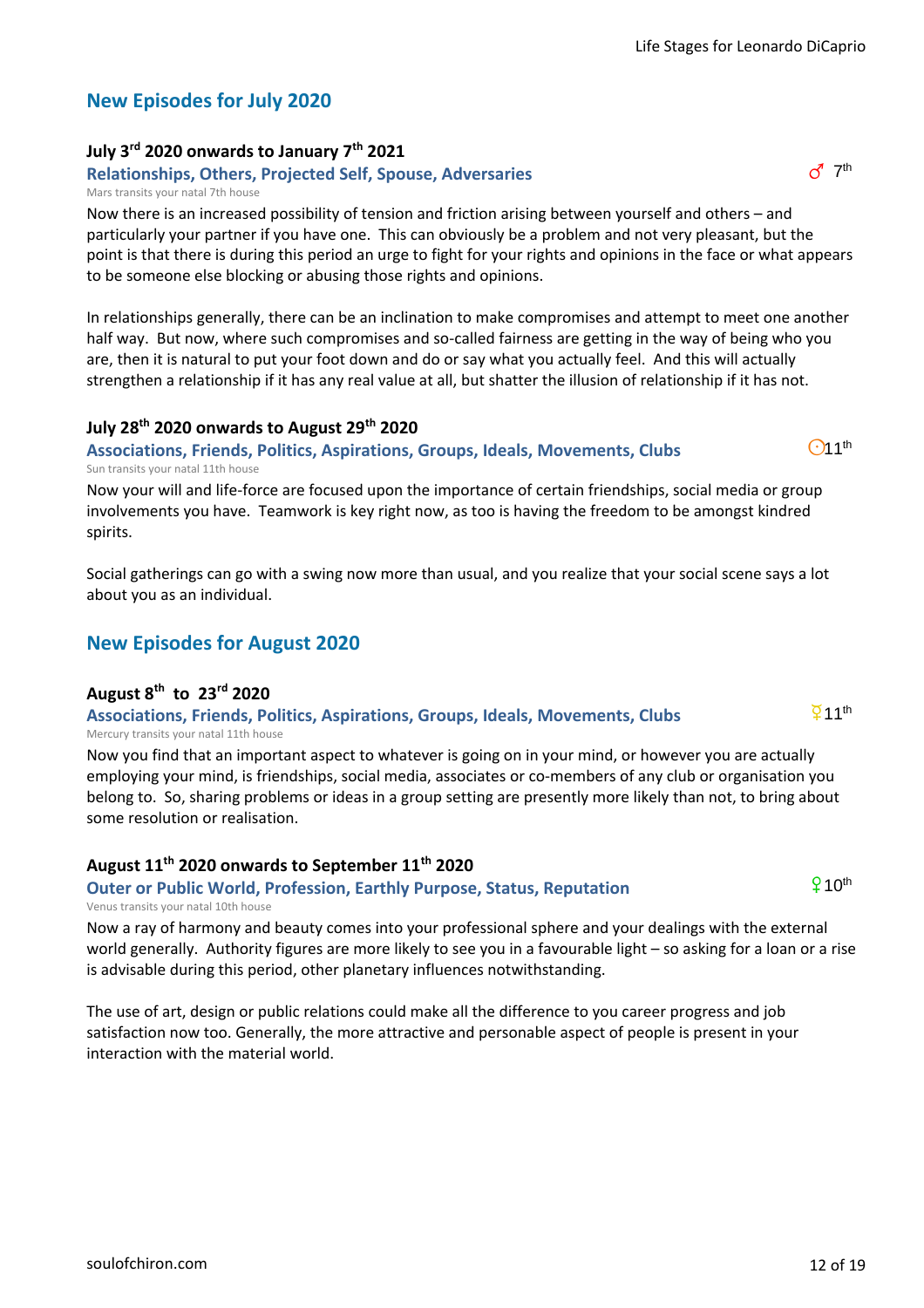# **August 23rd 2020 onwards to September 7th 2020**

#### **Karma, Spiritual Realm, Collective Unconscious, Confinement, Womb-life** Mercury transits your natal 12th house

Now you find your mind is more susceptible to the influences that could include the thoughts of others, fantasies, your distant past, the psychical or mystical, or anything that is somewhat out of the ordinary or everyday sphere.

So the range of mental states you experience is quite considerable – everything from voices in the head, to feeling in touch with some inner truth of life, to thinking that someone is talking about you, and therefore to either wanting to communicate such things or to an equal reluctance to communicate at all what is going on in your head.

In effect it is a time when you can get in touch with the more mysterious or hidden and learn a great deal from it, but if you are unwilling or unaware, then the more paranoid and disturbing aspects could be what haunt you. Quite simply a time to look within and take on or use a more spiritual or psychological perspective.

#### **August 29th 2020 onwards to September 25th 2020**

**Karma, Spiritual Realm, Collective Unconscious, Confinement, Womb-life** Sun transits your natal 12th house

Now your will and life-force are focused upon 'behind-the-scenes' activities and influences. So you are not that inclined to mix with others unless they come together for some spiritual or psychological reason.

You can feel rather out of the swim of things now because you are reflecting, or are forced to reflect, upon what is motivating you at a deeper level than what everyday life is concerned with.

This is a time when your conscience and the effects of the collective can weigh upon you more, and this in turn can promote an awareness that the past – of this life and possibly previous ones – is what determines what happens now, and what happens next. 'What's past is prologue' as Shakespeare said.

# **New Episodes for September 2020**

# **September 7th to 27th 2020**

#### **Birth, Beginnings, Self, Presentation, Persona, Identity, Character** Mercury transits your natal 1st house

Now you find that you are inclined to see things more logically than you usually are. Tasks or activities that require mental ability and wit come more naturally to you, as well as being more appealing to you. You see matters in the 'clear light of intellect'. Just be careful that you do not chatter on too much or fail to see the forest for the trees or miss the emotional point.

# **September 11th 2020 onwards to October 8th 2020**

#### **Associations, Friends, Politics, Aspirations, Groups, Ideals, Movements, Clubs** Venus transits your natal 11th house

Now love and harmony is found among friends, social media, groups and associations. Workshops, conferences and social gatherings are more likely to go with a swing as people concerned are less egocentric, making it possible for everyone to share their thoughts and emotions without feeling eclipsed or judged.

This is a time when love and freedom can come together, providing all with a greater sense of what being genuinely human is about. Hopes and aspirations can therefore become more realizable. It is also a good time to discover or rediscover the friendship that exists within a love relationship such as a marriage or long-term partnership, and how this strengthens the bond while at the same time not being made to feel emotionally pressured.

 $\overline{9}12$ <sup>th</sup>



 $\overline{Q}$  1st

 $911<sup>th</sup>$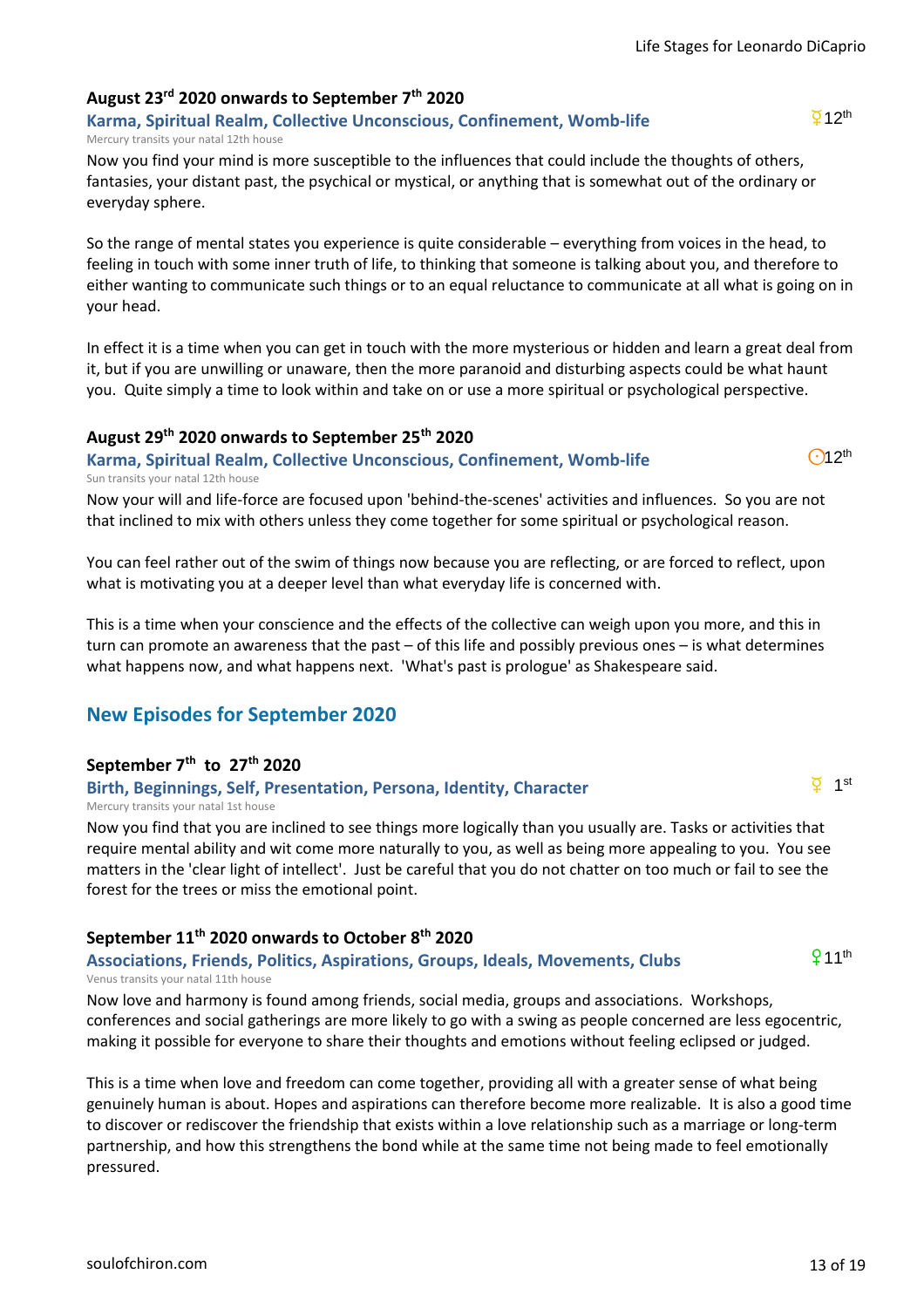# **September 25th 2020 onwards to October 23rd 2020**

**Birth, Beginnings, Self, Presentation, Persona, Identity, Character** Sun transits your natal 1st house

Now your will and life-force are focused upon putting your individual identity forward, making it clear that you are someone in your own right. So it is a good time to make an impression, but just be careful that you do not overlook what others are feeling and thinking altogether because, after all, it is the effect you create that matters in the end. This would make the difference between having a strong sense of yourself, and being merely wrapped up in yourself, or feeling self-conscious.

# **September 27th 2020 onwards to October 27th 2020**

**Possessions, Capabilities, Finances, Income, Self-Worth, Material World** Mercury transits your natal 2nd house

Now you find it interesting or necessary to investigate financial matters, which you are able to deal with more efficiently than usual, other planetary influences notwithstanding. You are better able to sort problems and spot snags, but on the other hand, seeking these out should be a priority, especially if there are any financial problems!

# **New Episodes for October 2020**

# **October 8th to 30th 2020**

**Karma, Spiritual Realm, Collective Unconscious, Confinement, Womb-life** Venus transits your natal 12th house

Now it is the selfless and unconditional aspect of love and social involvements that makes itself felt. Or at least, it ought to, or one is likely to feel dissatisfied and put upon. Giving of yourself to whomever needs your love and support, on the other hand, will provide you with a decidedly spiritual sense of what life is about on a real emotional level. Virtue proves to be of its own reward.

Alternatively, it could be some form of retreat or pilgrimage that attracts you now, pleasure being found in simplicity and closeness to the soul of things. There is even the possibility of finding fulfilment in some institution, such as a hospital or prison. Artistic inspiration in solitude is another possibility. However, during this period be careful not to play the martyr or indulge in being a 'do-gooder' or in self-pity, for this will create a very undesirable effect that will have repercussions for some time.

# **October 23rd 2020 onwards to November 22nd 2020**

# **Possessions, Capabilities, Finances, Income, Self-Worth, Material World**

Sun transits your natal 2nd house

Now your will and life-force are focused upon financial matters and issues regarding your self-worth. So it is advisable to 'make hay while the sun shines' in these respects, investing what you have got in increasing your earning power or affirming to yourself what you have going for you.

# **October 27th 2020 onwards to November 11th 2020**

**Birth, Beginnings, Self, Presentation, Persona, Identity, Character** Mercury Retrograde transits your natal 1st house

Now you find that you are inclined to see things more logically than you usually are. Tasks or activities that require mental ability and wit come more naturally to you, as well as being more appealing to you. You see matters in the 'clear light of intellect'. Just be careful that you do not chatter on too much or fail to see the forest for the trees or miss the emotional point.



 $\bigodot$  2nd

 $912<sup>th</sup>$ 

 $\odot$  1<sup>st</sup>

 $\overline{Q}$  2nd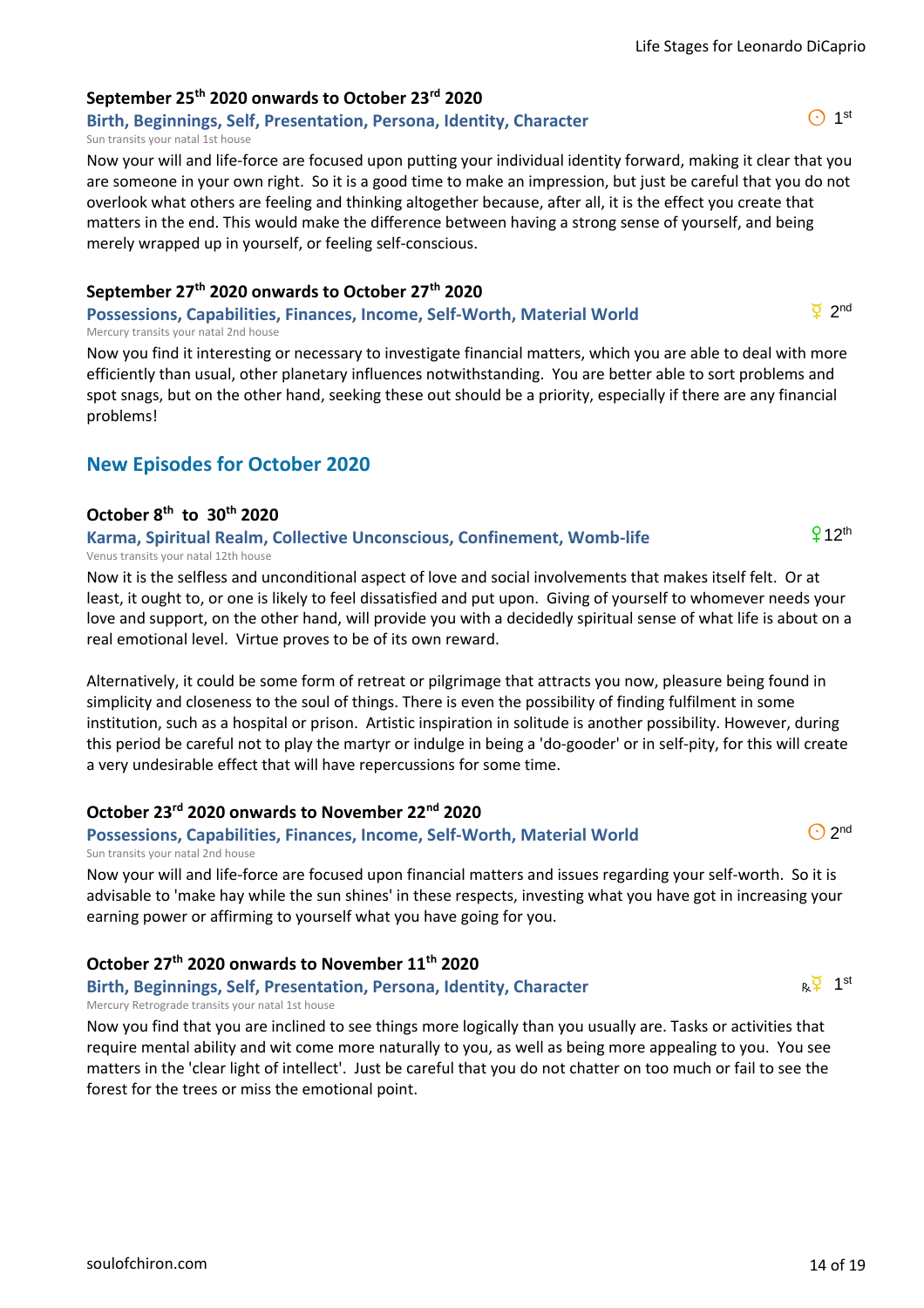# **October 30th 2020 onwards to November 21st 2020**

**Birth, Beginnings, Self, Presentation, Persona, Identity, Character** Venus transits your natal 1st house

Now you are inclined to make a priority out of harmony and pleasure, and how attractive you look and feel, with the result that loving feelings and experiences become more prevalent than usual. As ever with Venus there is the strong alternative of simply indulging - or of expecting love, pleasure and affection when you are not being loving, pleasing or affectionate enough yourself, with subsequent frustration. Venus is as to Venus does.

A love interest, or just an object of fancy, could appear on your horizon during this period.

# **New Episodes for November 2020**

# **November 11th 2020 onwards to December 2nd 2020**

# **Possessions, Capabilities, Finances, Income, Self-Worth, Material World**

Mercury transits your natal 2nd house

Now you find it interesting or necessary to investigate financial matters, which you are able to deal with more efficiently than usual, other planetary influences notwithstanding. You are better able to sort problems and spot snags, but on the other hand, seeking these out should be a priority, especially if there are any financial problems!

# **November 21st 2020 onwards to December 16th 2020**

#### **Possessions, Capabilities, Finances, Income, Self-Worth, Material World** Venus transits your natal 2nd house

Now you are more than usually drawn to things material or sensual, or they are drawn to you. This is a two-edged blade though because you can be inclined to spend or invest more than you can afford.

However, if your sense of affluence can be tempered with common financial sense, this can be a time when you increase your income/funds, or your sense of self-worth, or both, because they are, you find, inextricably linked. Yet at the same time, be careful not to mistake one with the other – that is, what you have materially with what you are worth as a person.

# **November 22nd 2020 onwards to December 24th 2020**

# **Communication, Primary/Secondary Education, Siblings, Everyday Encounters** Sun transits your natal 3rd house

Now your will and life-force are focused upon issues concerning communication and showing what you know. What you want to say can be said positively and confidently now, so it is a good opportunity to make yourself felt in your own neighbourhood, enter a quiz, or get that letter written or piece of writing done.

Short trips should go with a swing and open up opportunities for you.

# **New Episodes for December 2020**

# **December 2nd to 23rd 2020**

**Communication, Primary/Secondary Education, Siblings, Everyday Encounters** Mercury transits your natal 3rd house

Now you find your mind has plenty to chew on as it flits from subject to interest, person to pastime, and all forms of communication fill your days. Don't be surprised if all this makes you nervy of jumpy.

However, if you start to get into a flat spin, chill out and do some deep breathing and remind yourself that some things can and will just have to wait. As they say 'the mind is a good servant but a bad master' – so don't let yourself run around after everyone or everything that presents itself to you or demands your attention. Use some discrimination.

 $\overline{2}$  3rd



 $9$  2nd

d 2nd

 $\odot$  3rd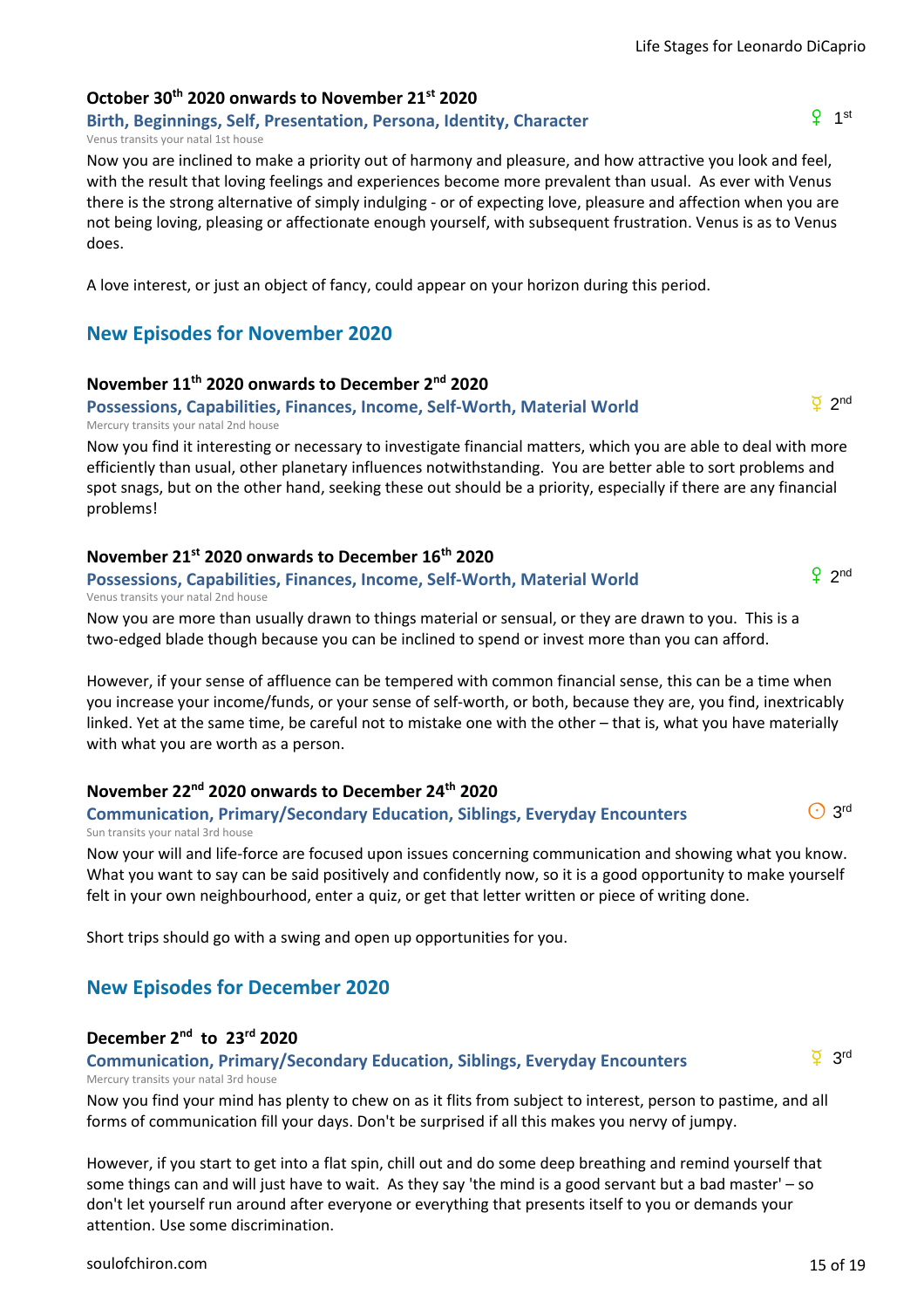# **December 16th 2020 onwards to January 11th 2021**

**Communication, Primary/Secondary Education, Siblings, Everyday Encounters** Venus transits your natal 3rd house

Now loving thoughts, words and everyday encounters grace your world. Or at least, it is recommended that you look at what is going around you in this fashion, for you will find just how pleasant, affectionate or kind people can be if you give them the cue to be so – by being that way yourself first.

A good time to write a love letter or word something in a way that appeals, or to show appreciation for siblings, or to learn some form of artistic expression or social skill.

#### **December 23rd 2020 onwards to January 12th 2021**

**Inner or Private World, Security, Home-Life, Roots, Origins, Gene Pool** Mercury transits your natal 4th house

Now you find it is time to look within, to concern yourself with private matters, to look to any issues that need seeing to on the domestic and family front. The past is also something that your interest is now drawn to, and your mind can get into quite a sentimental or nostalgic mode.

Enjoy these preoccupations for they have the effect of rooting your mind in what is reassuring and familiar – but don't get too involved in such or you could get bogged down and find it hard to get on with more external matters when inevitably they present themselves.

#### **December 24th 2020 onwards to January 25th 2021**

#### **Inner or Private World, Security, Home-Life, Roots, Origins, Gene Pool** Sun transits your natal 4th house

Now your will and life-force are focused upon family and domestic matters. Making yourself known for the unique individual that you are is often inhibited in these areas, or alternatively, you or someone else could come across as domineering and overbearing.

So this is a time to find out which is the case, and so on the one hand, shine more, or on the other, throw your weight around a little less. A time when you should be able to see the difference between the comfortably familiar and being buried with the devil you know.

# **Life Stages - Postscript**

*These Episodes of Your Life* are astrologically determined by the periods of time taken by each of the Planets to pass through each of the twelve Houses in your unique Birth Chart, which has been drawn up for on average the time of day you were born.

*The Houses of your Birth Chart* represent the various stages or fields of experience that constitute your life on Earth. Physically, the Houses are seen as segments of sky in relation to the horizon (like a pieces of pie with you at the center) extending out into space, the First House being just below the eastern horizon, the Second following anticlockwise, etc., etc., ending with the Twelfth House just above the eastern horizon, preceding the First House where the cycle starts again. They can be briefly described at the beginning of each House Transit Interpretation.

*The Planets* (including the Sun and Moon) influence these areas of your life as they travel or transit through your Houses, basically like this...

**Pluto** - Regenerating or Degenerating for on average on average 20 years 8 months **Neptune** - Sensitizing or Weakening for on average 13 years 8 months **Uranus** - Awakening or Disrupting for on average 7 years **Saturn** - Stabilizing or Testing for on average 2 years 5 months **Jupiter** - Developing or Exaggerating for on average 1 Year

 $9<sub>3rd</sub>$ 

 $\overline{2}$  4<sup>th</sup>

 $O$  4<sup>th</sup>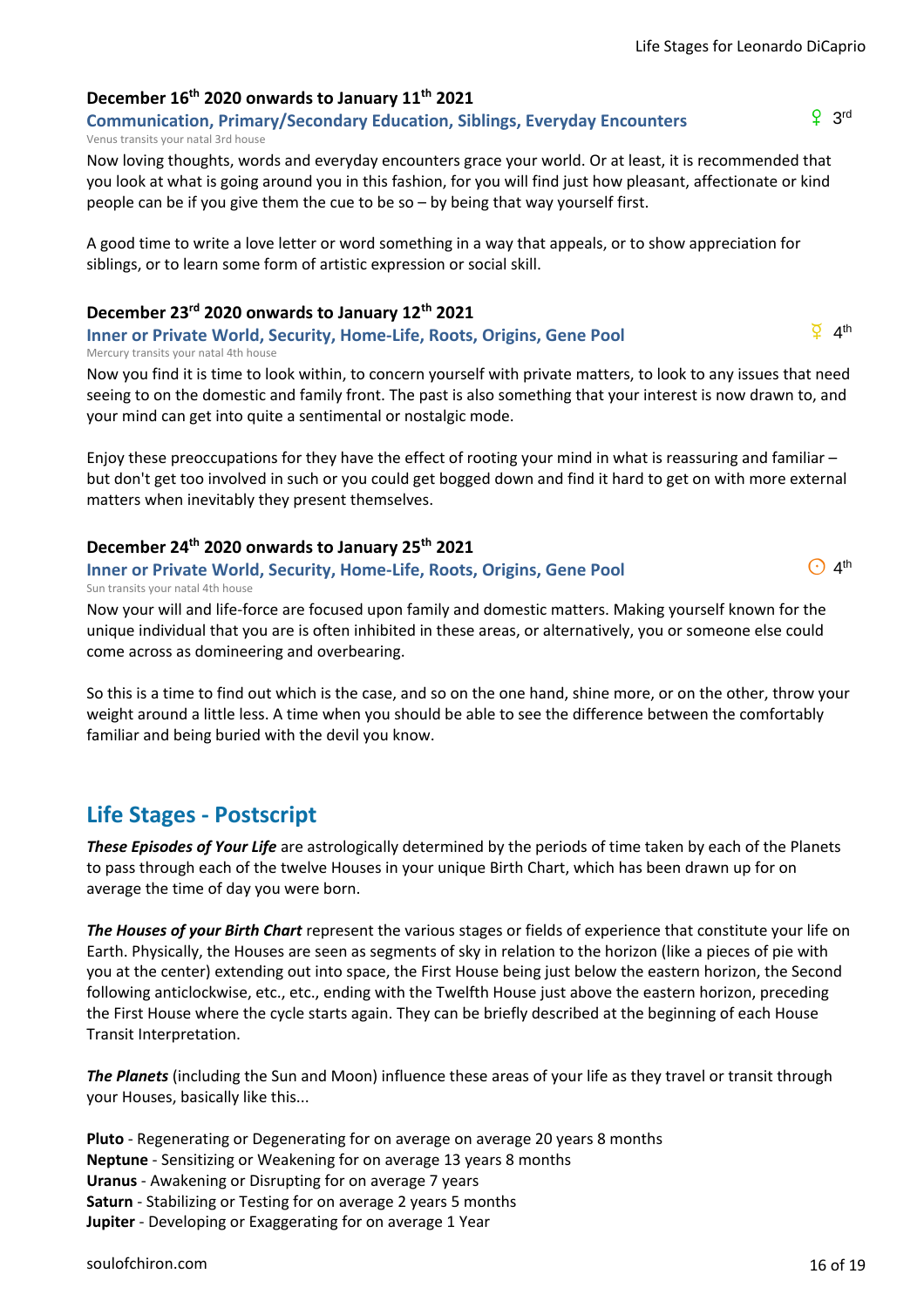**Mars** - Energizing or Attacking for on average 1 Month 27 Days **Venus** - Enjoying or Indulging for on average 25 Days **Mercury** - Connecting or Worrying for on average 21 Days 17 Hours **Moon\*** - Feeling or Reacting for on average 2 Days 7 hours **Sun** - Illuminating or Domineering for on average 30 Days 10 Hours

**\*** Being so swift, the Moon is not included in Year Reports, as there would be too many of them.

*Each Planet travels through the sky at a different speed.* The slowest moving, Pluto, takes 248 years to go through all the Houses, so it will only influence a maximum of 4 or 5 Houses even in a long lifetime. At the other extreme is the Moon which takes just a month, so normally it will influence all the Houses over and over again.

*For Example:* When Saturn is transiting your First House you can expect to have your Identity Tested and/or Stabilized over a period of 2 to 7.5 years (depending on the size of the House, which varies). Using the table above, you can use the keywords for Planets and Houses in this way for any Planet/House influence that you know to be in effect. The following interpretations that describe each of these transits will of course go into more detail as to what this poses and means, and provide practical advice too.

*Your Life Stages* - The interpretations begin with the House each Planet was transiting at the very beginning of the Report period together with the actual date the outer planet entered the house in question.

*House Systems* - The above timing also depends on the House System being used, as there are several. For Life Stages the most popular House System, Placidus, is used.

*End of Report* - When a Planet is still transiting a particular House by the time the Report ends, the date it leaves the house is given.

*New Episodes for Remainder of Report* - Following upon the Positions of Planets at Start of Report Period, you are shown the new Houses entered (and possibly exited) during the remainder of the Report period as well as the Personal Inner Planets House Positions.

*Entering Houses* - On and around the day a Planet enters a House (the beginning of the Transit) the effect as given in the interpretation can usually be felt quite distinctly - but only if given birth time is accurate. This is even more the case when a Planet enters the 1st, 4th, 7th or 10th House. This is because these are the Angles of your birth chart, which represent the most significant areas of life experience.

*Jupiter, Saturn, Uranus, Neptune and Pluto Transits* - These are the more important transits as they last a long time and usually pack more of a planetary punch.

*Cycles and Seasons* - Because of their cyclical nature, all the Planets will eventually come around to a House that it has been through before - although never in the case of Pluto and Neptune as they take longer than a lifetime to orbit the Sun; and with Uranus this may not happen at all either as it takes 84 years to complete a cycle. When a repeat visit to a House does occur, it'll be the same interpretation of meaning, but you will probably experience or understand it in a different way to the time before. Depending on the Planet in question how long before can vary from 29.5 years for Saturn, to one month for the Moon.

*Retrograde Planets* - All the Planets, but not the Sun and Moon, will at times appear to slow down, then go stationary, then go backwards, then slow down and go stationary again, and finally go forwards again. In fact this is why they were called 'planets' for the word means 'wanderer'. This going back (or retrograde) and forward (or direct) is caused by the Earth's orbit around the Sun in relationship to the other Planets' orbits rather like two trains pulling out of a station at different speeds making the slower train appear to go backwards from the point of view of the faster train. The effect this has on a Planet's transit through the Houses is one of its spending a lot longer or shorter time in a House than it would otherwise - particularly with respect to the faster moving Planets, namely Mars, Venus and Mercury. You will also see that occasionally this retrograde motion means that a Planet will go back into a House it was transiting just a short time before,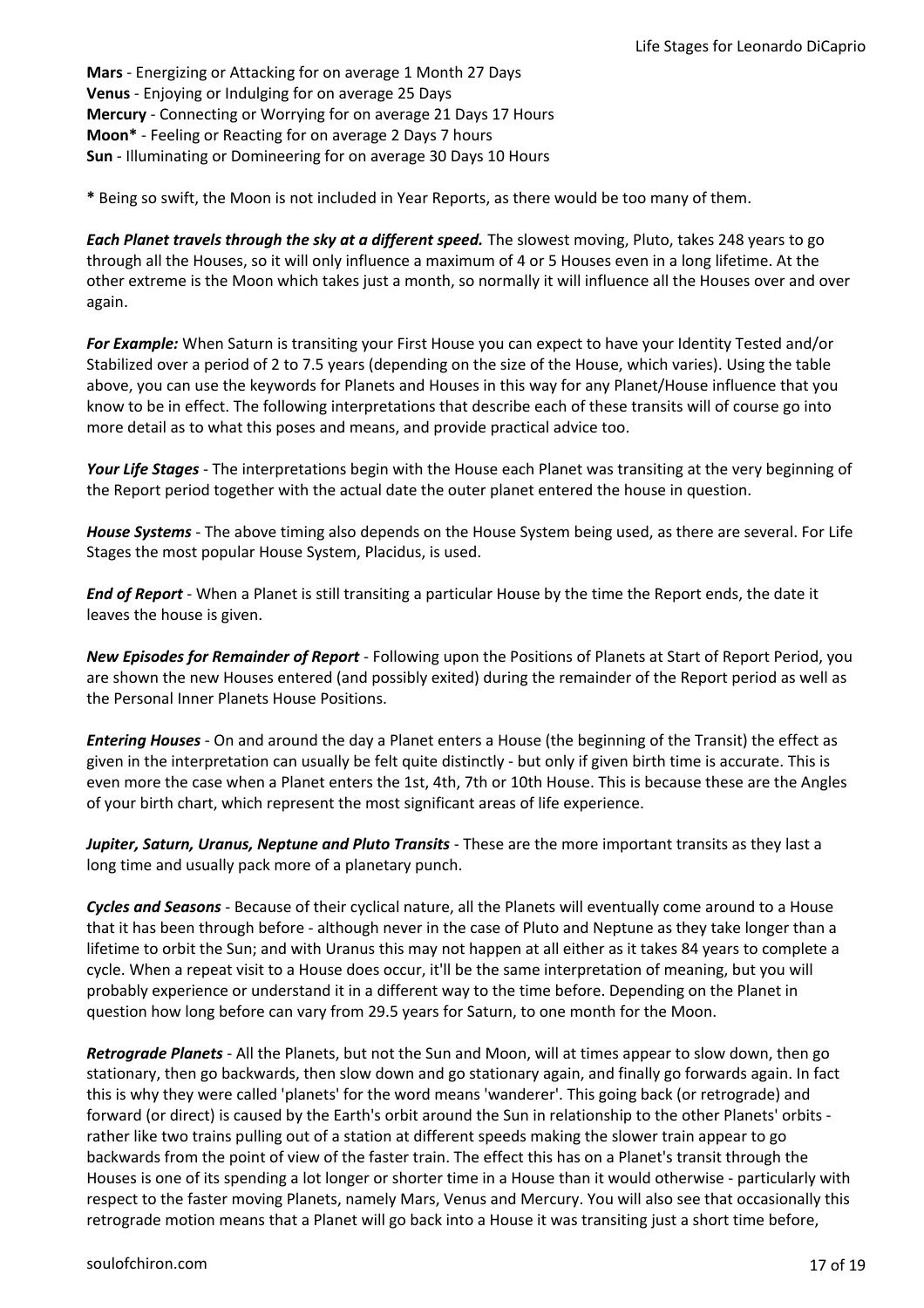almost as of it is trying to remind you of a point concerning that House!

*Multiple Transits* - If you ever have two or more Planets transiting one House at the same time - or especially entering it simultaneously - then this is strongly emphasizing that area of your life, and you are encouraged to take advantage of this emphasis.

*Conflicting or Harmonious Transits* - Occasionally you may notice that one Planet is compromising or helping another as they transit different Houses. For example, having Jupiter transiting your Tenth House would indicate professional advancement. But if Saturn was going through the opposite Fourth House it could mean that home and personal affairs had to be put in order before progress was made career wise. However, if Saturn was instead going through your Sixth House of work and co-workers, then Saturn could be seen to assist professional accomplishment.

Written by Lyn Birkbeck ©2020, Program Copyright ©2020 Stardm Ltd

# **MORE PERSONAL ASTROLOGY READINGS**

# **RELATIONSHIPS**

#### **SOUL MATES**

How to improve your relationship! - Identifies the positive qualities you share in order to achieve more happiness together.

#### **STAR LOVERS**

Secrets of a better relationship - How you feel about each other, the way to make a success of being together.

#### **RELATIONSHIP SUCCESS**

How you behave towards each other - What you need to know and understand about how you attract your partner and keep them.

#### **RELATIONSHIP REALITY**

The connection you have created together - Find out the reality of becoming a couple as you grow into a long term relationship.

#### **INTIMATE LOVERS**

Improve your love-making styles - Gain confidence in your ability to improve your love-making - creating special moments of pleasure together.

## **PROFILES**

#### **CAREER ANALYSIS**

Upcoming goals and objectives - Qualities that influence your professional working life and potential success.

#### **CHILD REPORT**

Gaining confidence for the future! Understand and track development of talent in a self-assured way.

#### **LIFE DESTINY**

Reaching full potential - How you instinctively behave and react to important situations. Understand and track development of talent in a self-assured way.

#### **PERSONAL OUTLOOK**

All about attitude and commitment - Gain a deeper understanding of motivations, challenges and strengths.